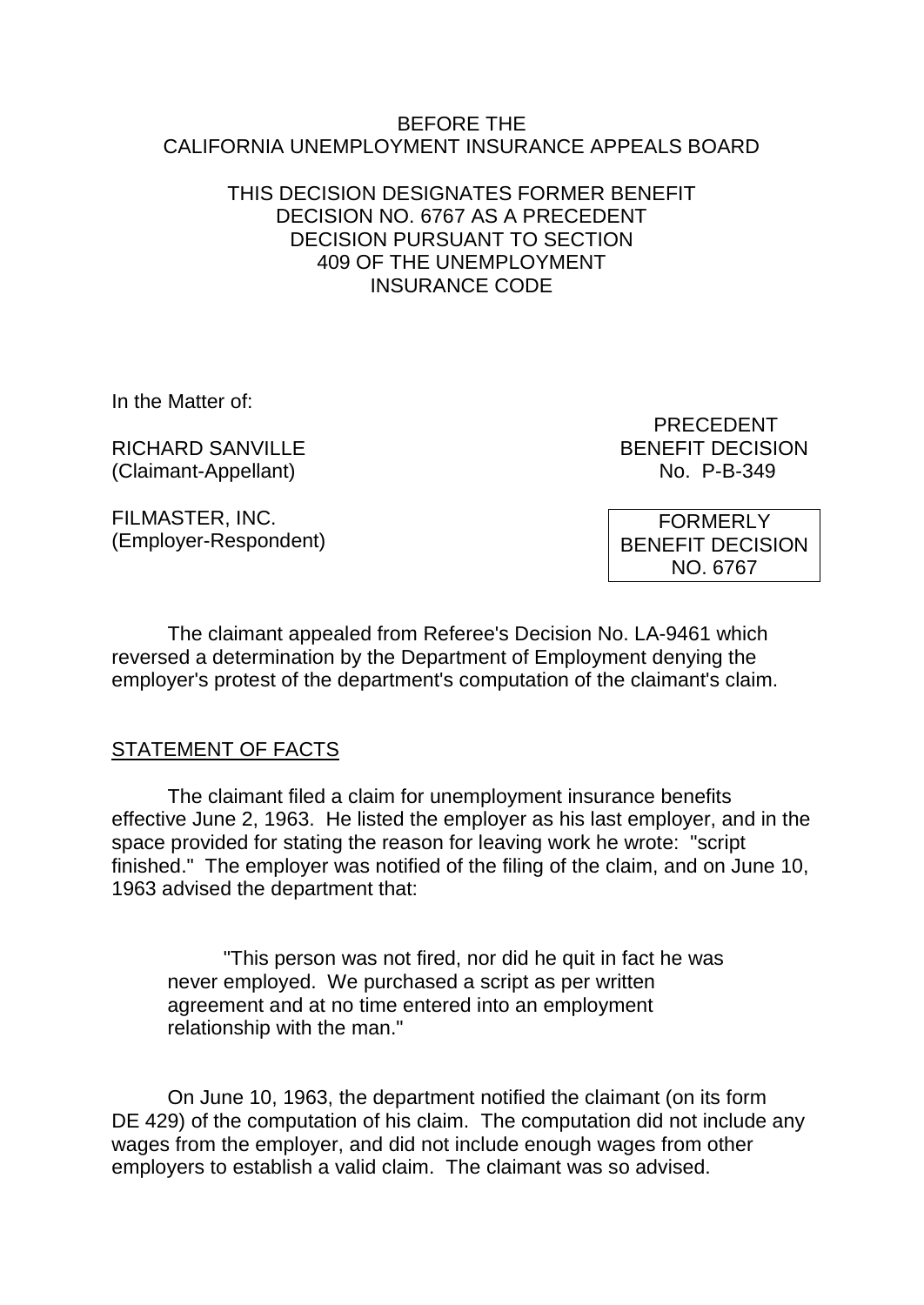On June 18, 1963, the claimant protested the accuracy of the computation. In connection therewith he certified (under penalty of perjury, on department form DE 455) that he had received approximately \$1,500 in wages from the employer during the second and third quarters of 1962. The accounting section of the department did not find any report of these wages in the employer's contribution returns, so on July 3, 1963, it requested that an audit investigation be made. The investigation which followed resulted in a recommendation by the auditing section of the department on July 15, 1962 that the claimant be allowed \$1,500 in wage credits from the employer with respect to the second quarter of 1962.

It also resulted in the department notifying the employer on July 16, 1963 of the making of an assessment against the employer in the amount of \$67.50 contributions, and \$6.75 penalty, to which the department added the then accrued interest in the amount of \$4.05. The assessment was based upon the unreported \$1,500 in question. On July 26, 1963, the employer filed a petition to a referee for reassessment of this assessment upon the basis that this amount was not paid to the claimant as "wages" for "employment."

In the meanwhile, on July 24, 1963, a recomputation of the claim was made using the \$1,500 in controversy as additional wage credits. A benefit award of \$925 payable at the rate of \$55 a week was established for the claimant, payable "if cleared by local office." On August 28, 1963, the claim was found valid. Thereafter, the claimant received seven weekly benefit payments up to and including the week ending September 21, 1963 in the total amount of \$382.

On September 27, 1963, the department mailed notice to the employer of its (new) computation of the claim, showing \$1,500 in wages from the employer for the second quarter of 1962. On October 2, 1963 the employer protested this computation and questioned the validity of the claim and benefit award, stating that:

"The Notice of Computation indicates that the claimant's benefit award in connection with the claim established 6-2-63 is based primarily on an alleged wage payment of \$1,500 in the second quarter ending 6-30-62.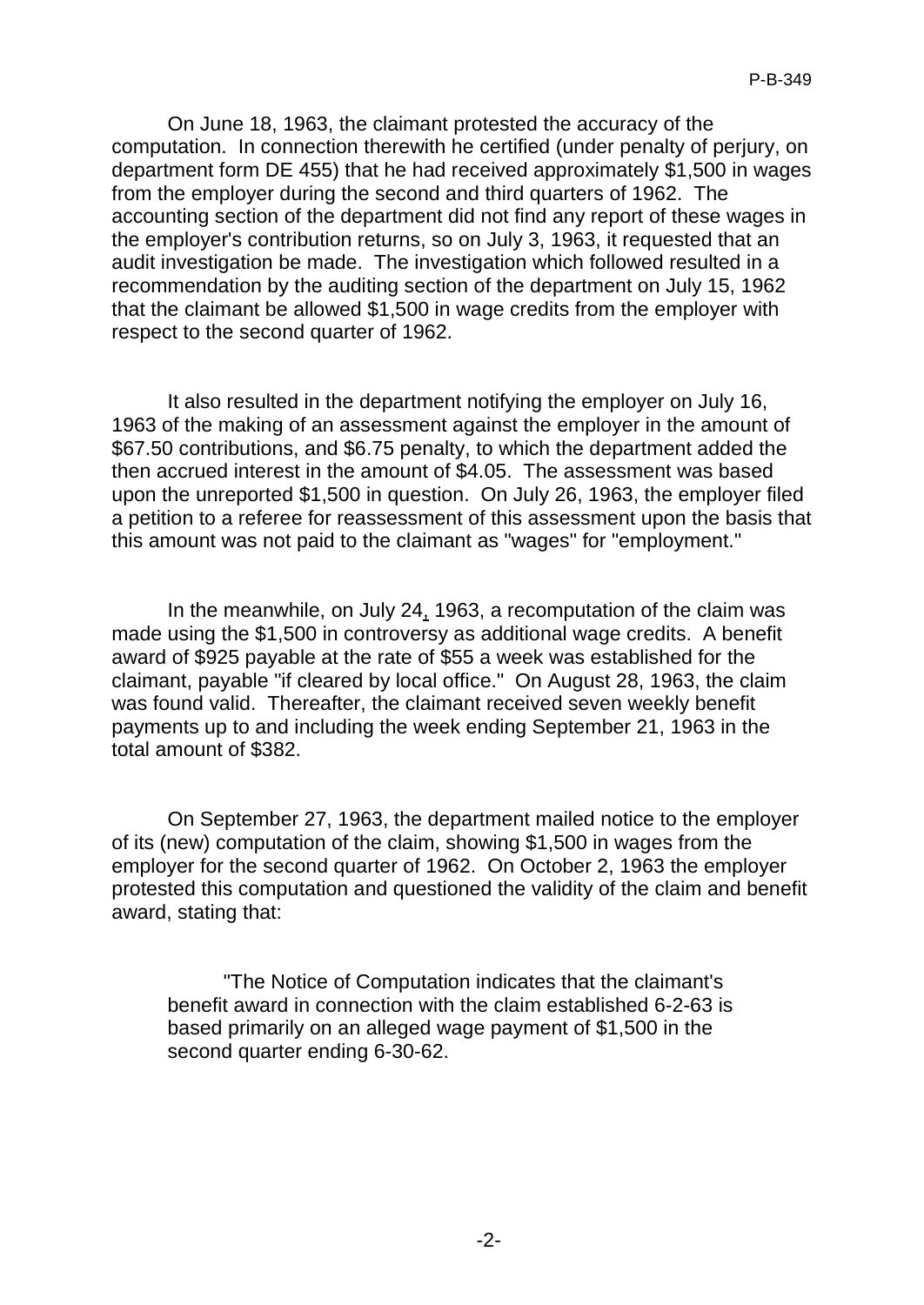"It is alleged the inclusion of the aforesaid amount in the claimant's benefit award is contrary to the provisions of the code and that the Department has no jurisdiction to grant these wage credits to the claimant for the establishment of a benefit award since it is based on an assessment levied by the Department of Employment from which a petition for reassessment has been filed. Under the provisions of law when a matter is under appeal it is clearly established that the Department loses jurisdiction and cannot act on the matter under appeal until a final decision is issued. It is therefore alleged that the claimant's benefit year and benefit award based on the above alleged earnings renders the claim invalid."

On October 9, 1963 the employer was advised by the department of its determination denying his protest of the computation of the claim. On October 10, 1963 the employer appealed this determination to a referee. On October 16, 1963 the department stopped further payment of benefits to the claimant.

On May 19, 1964 a hearing on the employer's appeal was held separately from and just prior to a hearing on the employer's petition for reassessment of the July 16, 1963 assessment. The only issue raised was the authority of the department to use the \$1,500 payment from the employer to the claimant as wages in computing the claim while its character as such was the subject of a tax controversy. At the conclusion of the hearing on the benefit appeal, the matter was submitted on this issue, and during the course of the subsequent tax hearing the fact was clarified that the benefit appeal was not consolidated with the tax proceeding.

## REASONS FOR DECISION

The employer protested the accuracy of the first computation of the claim of which it received notice. It appealed to a referee from the adverse determination of its protest. Its appeal, accordingly, is a benefit proceeding initiated under the provisions of Unemployment Insurance Code section 1330.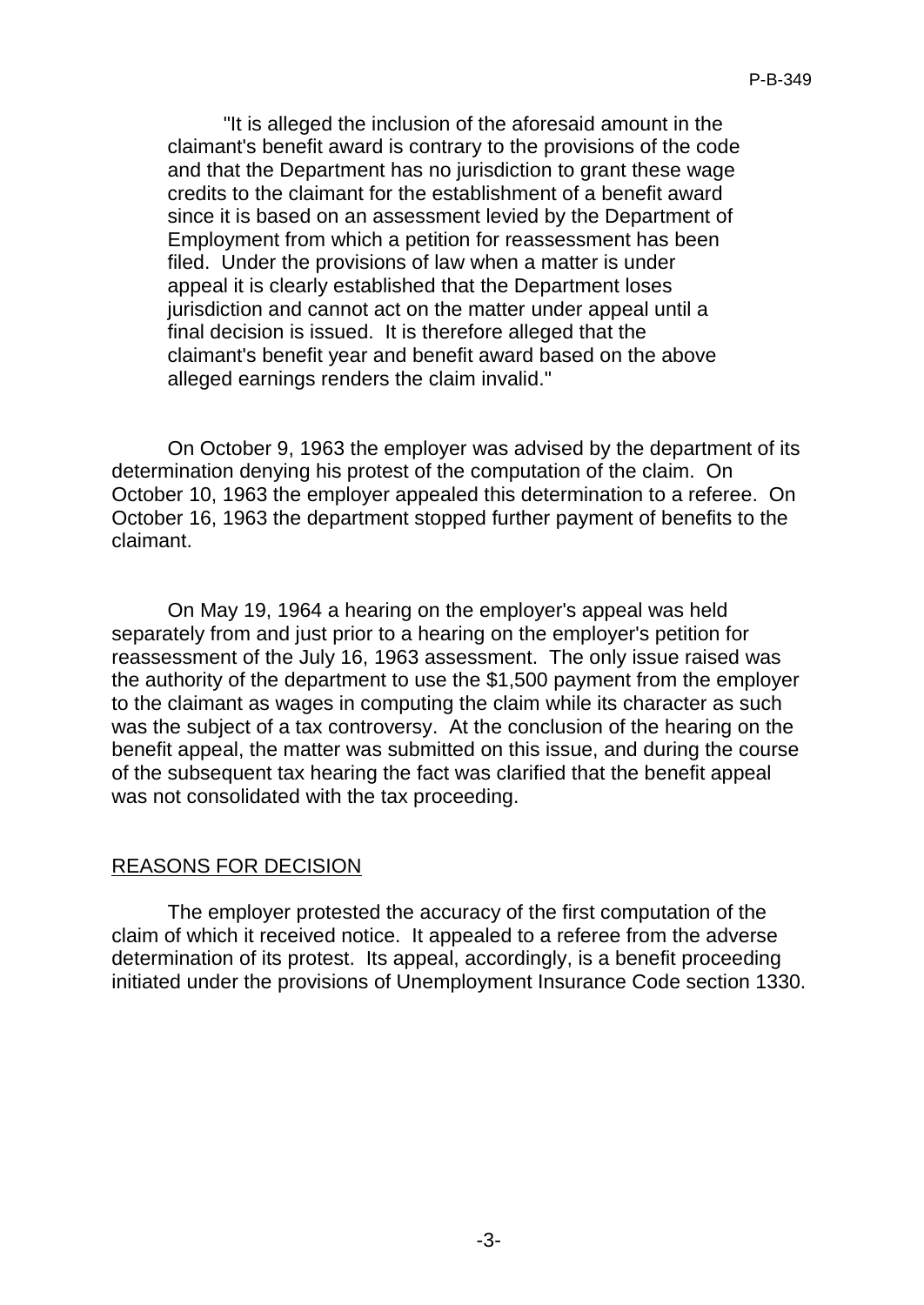The claimant's eligibility for benefits is based upon the accuracy of the computation of the claim. In turn, both of these things rest upon a determination by the department that the claimant received \$1,500 in wages during his base period as an employee of the employer. At the time this determination was made, this was a subject of controversy in a pending tax proceeding. The employer asserts that the department had no authority to make such a determination while the tax proceeding was pending.

The authority and duty of the department in these matters is set forth in the code. Section 1329 states that:

"Upon the filing of a new claim for benefits, a computation of the claim shall promptly be made. . . ." (underscoring added)

Code section 1326 states that:

". . . Except as otherwise provided in this article, benefits shall be promptly paid if the claimant is found eligible or promptly denied if the claimant is found ineligible.' (underscoring added)

In support of its position, the employer relies upon code section 1335 which provides that:

"If an appeal is filed, benefits with respect to the period prior to the final decision on the appeal shall be paid only after such decision. . . . " (underscoring added)

The employer contends that its petition to a referee for reassessment under code section 1133 constitutes such an appeal.

In Empire Star Mines Company, Ltd. v. California Employment Commission (1946), 28 Cal. 2d 33 at pages 46 and 47, 168 P. 2d 686 at pages 694 and 695, our Supreme Court said that: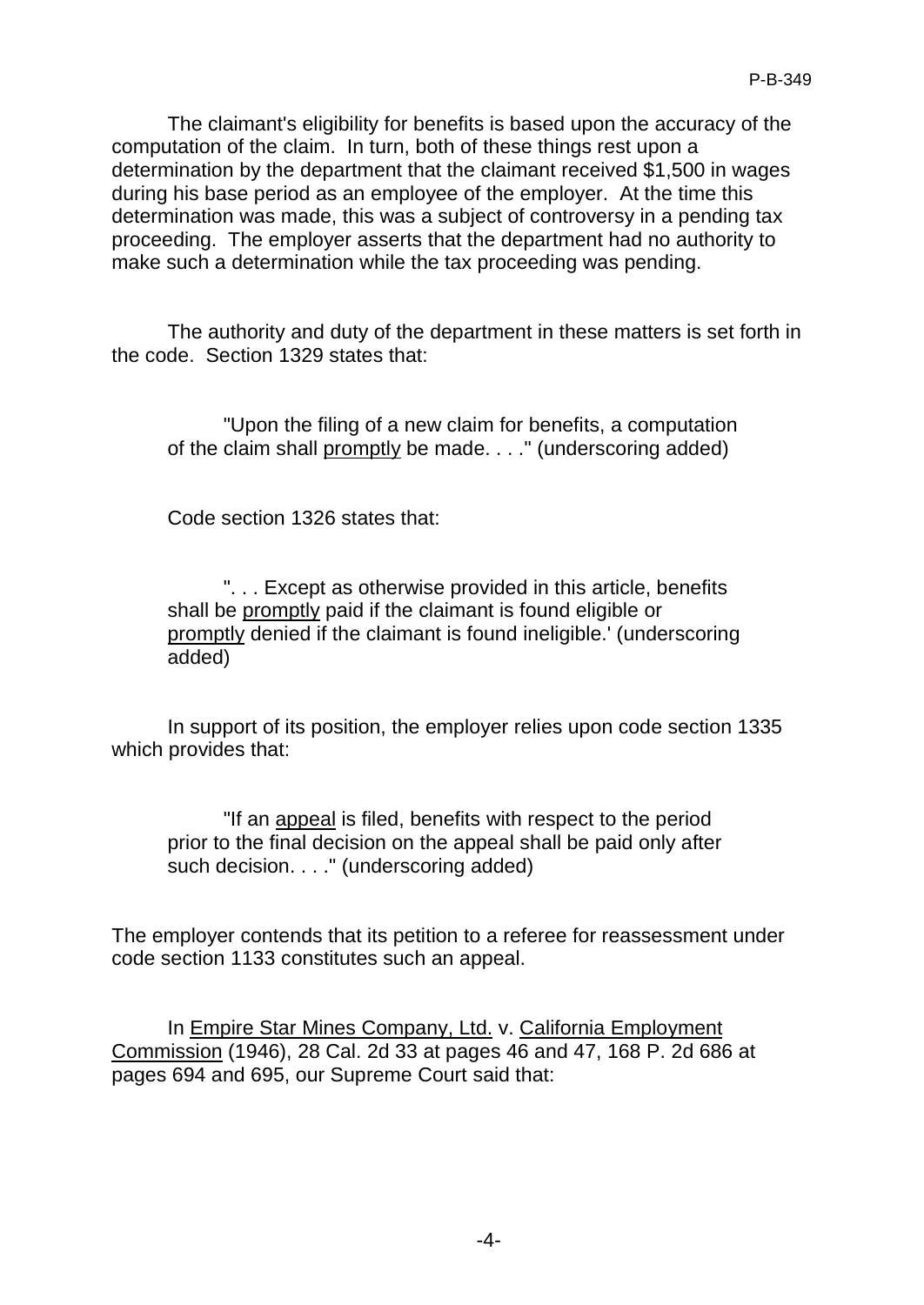". . . the Unemployment Insurance Act . . . makes a clear distinction between procedures available to a person against whom a levy for contributions is made and the means specified for an applicant to secure a determination of his claim to benefits. . . .

". . .a determination that an applicant is entitled to benefits, is not . . . res judicata in an action brought . . . for the recovery of contributions . . . upon the ground that the plaintiff is not an employer within the meaning of the statute. . . ."

In our opinion, the word appeal is used in code section 1335 with this distinction in mind. We believe that it refers to a benefit appeal to a referee under the provisions of code sections 1328, 1330, 1331 or 1332. It does not include a petition to a referee for reassessment of taxes under code section 1133.

There is, of course, sound reason why the code makes a clear distinction between benefit and tax procedures. A tax is an involuntary exaction. Its levy may raise questions that are not easily nor speedily resolved. Fundamental rights of many persons may become involved. Time is not as much of the essence in that delay may be compensated by interest.

But prompt payment of claims is essential to the purposes to which the benefit program has been dedicated. In Abelleira v. District Court of Appeal (1941), 17 Cal. 2d 280 at pages 298, 299 and 300, 109 P. 2d 942 at pages 952 and 953, 132 A.L.R. 715 at pages 728 and 729, our Supreme Court said that:

". . . The very essence of the act is its provision for the prompt payment of benefits to those unemployed. . . . Any substantial delay would defeat this purpose and would bring back the very evil sought to be avoided.

. . .

". . . The legislature has concluded on the basis of normal experience that the large majority of administrative orders will be proper, and that to permit these justifiable and necessary payments to be postponed for long periods would defeat the objectives of the act. . . .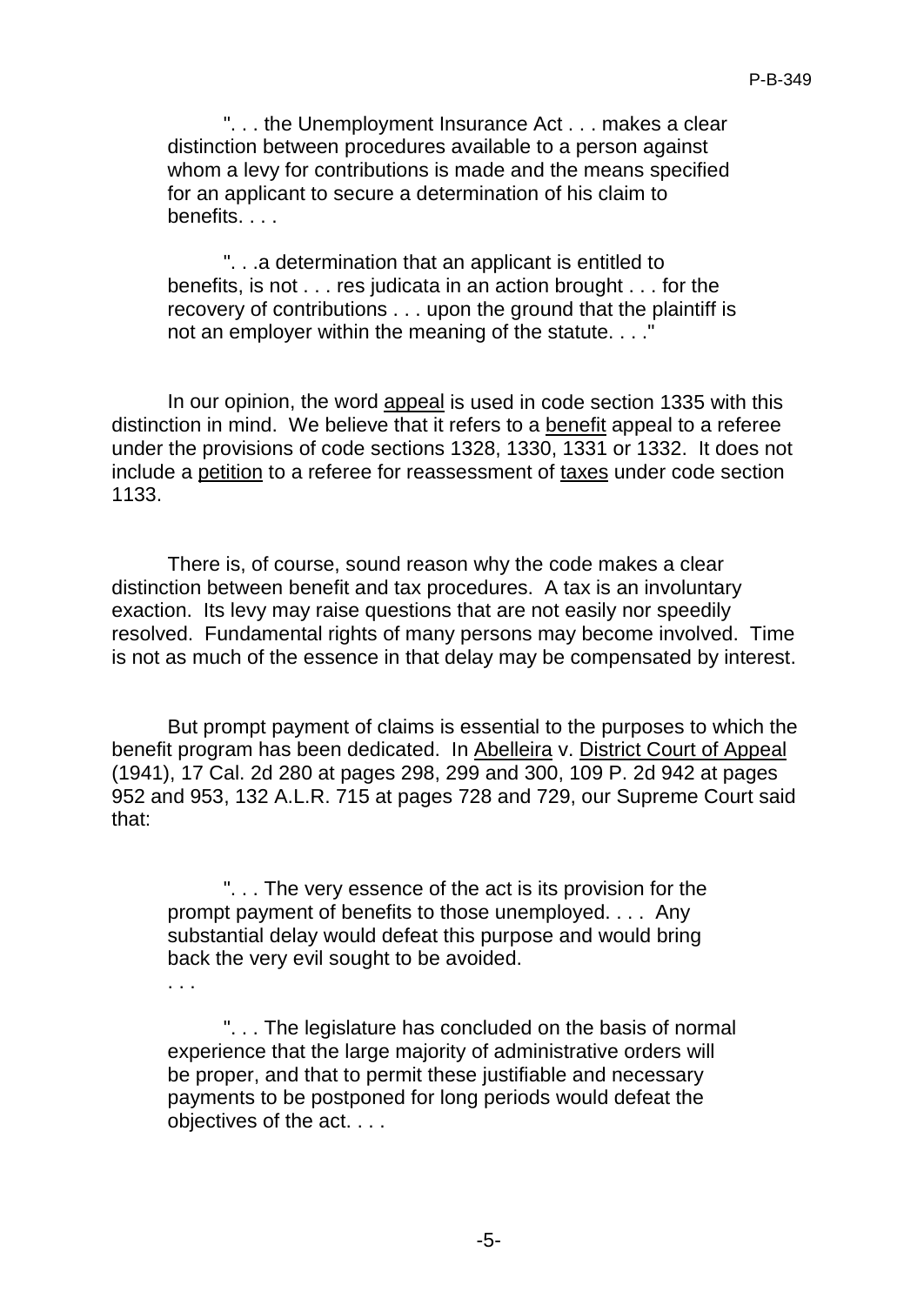". . . The legislature has concluded that it is wiser to have a system of unemployment compensation operating with a possible small percentage of error, than to have a system not operating at all. . . ."

The Supreme Court clearly had this in mind when it pointed out the distinction between tax and benefit proceedings in Empire Star Mines Company, Ltd. v. California Employment Commission (1946), supra, 28 Cal. 2d 33 at page 49, 168 P. 2d 686 at pages 695 and 696.

The occasional erroneous determination arising out of the faster pace of benefit proceedings is a small but necessary cost that must be borne if the benefit program is to operate successfully. Time is importantly of the essence in benefit proceedings. There is no compensation for delay that will relieve the hardships of unemployment.

The employer took no issue in this proceeding with the department's computation of the claim, other than to question its authority. For the reasons stated we believe that the department had the authority in question. Accordingly, the determination should be affirmed.

#### DECISION

The decision of the referee is reversed. The determination of the department respecting the computation of the claim is affirmed.

Sacramento, California, June 18, 1965.

## CALIFORNIA UNEMPLOYMENT INSURANCE APPEALS BOARD

GERALD F. MAHER, Chairman

LOWELL NELSON

## NORMAN J. GATZERT